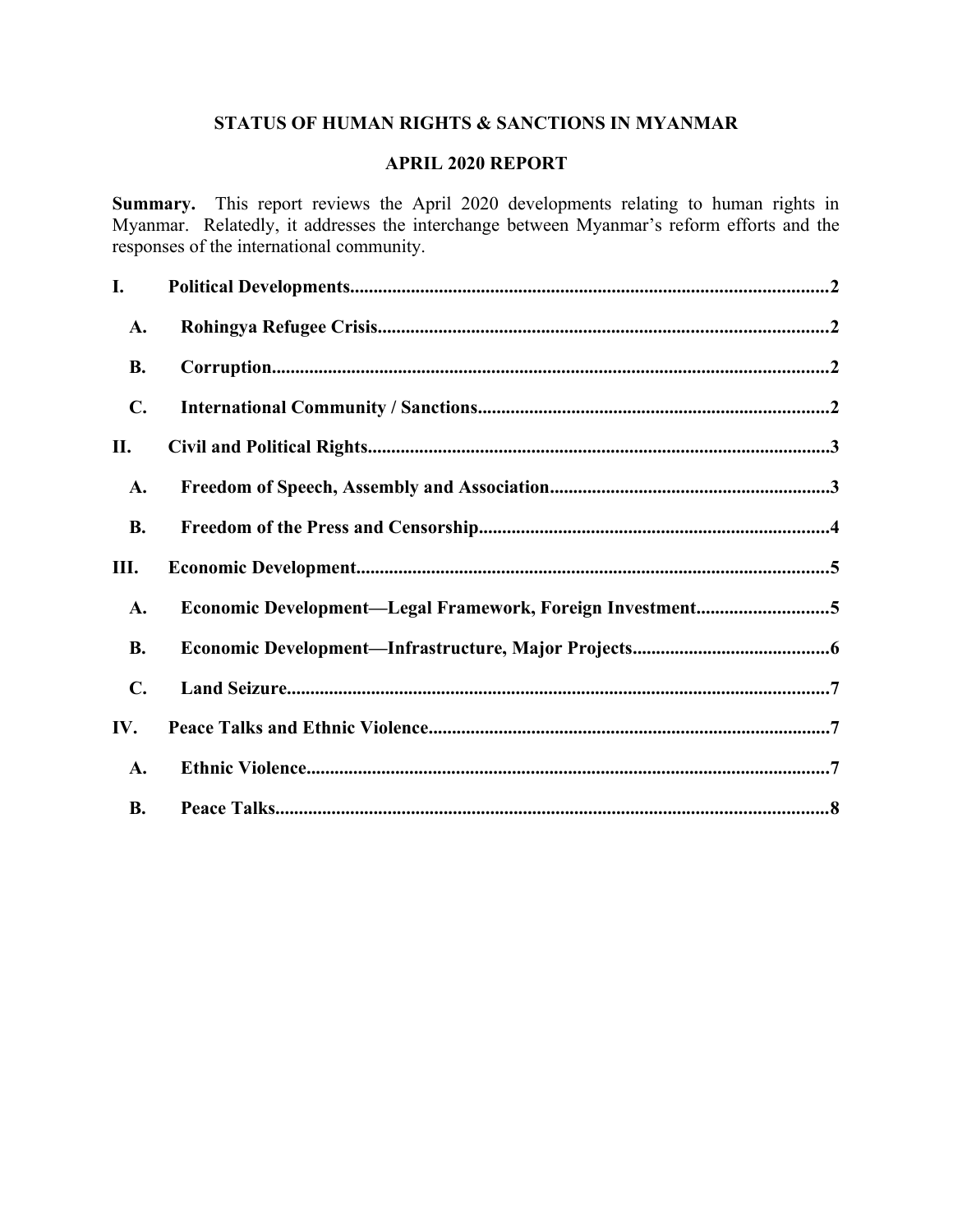## **I. Political Developments**

## <span id="page-1-3"></span><span id="page-1-0"></span>**A. Rohingya Refugee Crisis**

On April 8, the Bangladesh refugee relief and repatriation commissioner issued a directive that restricts services and facilities in the Rohingya refugee camps to those deemed "critical."<sup>1</sup> This lockdown of Cox's Bazar occurred as the official number of COVID-19 cases in Bangladesh continue to increase, and experts warn that COVID-19 could spread quickly through the camps.<sup>2</sup> The Bangladesh government's directive does not affect "critical" services such as health, nutrition, water, food, gas, hygiene, sanitation, waste treatment, identification of new arrivals and "ensuring quarantine."<sup>3</sup> While the lockdown measures were adopted to avoid an outbreak of COVID-19 in the camps, 14 aid workers interviewed by Human Rights Watch stated that the drastic reduction in operations capacity has affected their ability to perform critical services.<sup>4</sup> The lockdown measures restricted the movement of aid workers, which reduced their numbers in refugee camps by 80 percent.<sup>5</sup> The restrictions on aid workers, coupled with an internet blackout, are obstructing aid workers from providing core services and effectively responding to the COVID-19 threat. Staff reductions have led to a halt of some vaccination programs, including the measles vaccine. <sup>6</sup> Some camps have serious food and water shortages – refugees from four settlements told Human Rights Watch that food rations haven't been replenished and that some areas have no drinking water.<sup>7</sup> Moreover, the lockdown measures cease access to child and woman-friendly spaces and gender-based violence case management.<sup>8</sup> The United Nations refugee agency, UNHCR, has urged governments to ensure that critical services for survivors of gender-based violence are designated as essential and remain accessible to those forcibly displaced during the pandemic.<sup>9</sup>

In early April, Malaysian authorities detained over 200 Rohingya refugees after intercepting a boat off the coast of the island of Langkawi.<sup>10</sup> The authorities stated that the refugees would be handed over to Malaysia's immigration department. In mid-April, Bangladesh authorities rescued 400 Rohingya refugees from a boat that had been at sea for over two months as they attempted to sail to Malaysia.<sup>11</sup> One of the rescued refugees said that they had reached Malaysia but had been turned away.<sup>12</sup> The United Nations High Commissioner for Refugees confirmed that approximately 30 or more refugees on the boat died at sea after running out of food and water. The rescued Rohingya were returned to Cox's Bazar, where they were quarantined to ensure that they did not bring COVID-19 into the camps. Multiple boats attempting to reach Malaysia have been rescued, as many Rohingya refugees grow desperate in Bangladesh due to recent restrictions on movement and internet blackouts.<sup>13</sup>

## <span id="page-1-2"></span>**B. Corruption**

There have been no updates since the last report.

## <span id="page-1-1"></span>**C. International Community / Sanctions**

On April 9, the Myanmar President's Office ordered Union-level ministries and the Rakhine State government to preserve evidence related to the alleged human rights violations against the Rohingya in northern Rakhine State.<sup>14</sup> In January, the International Court of Justice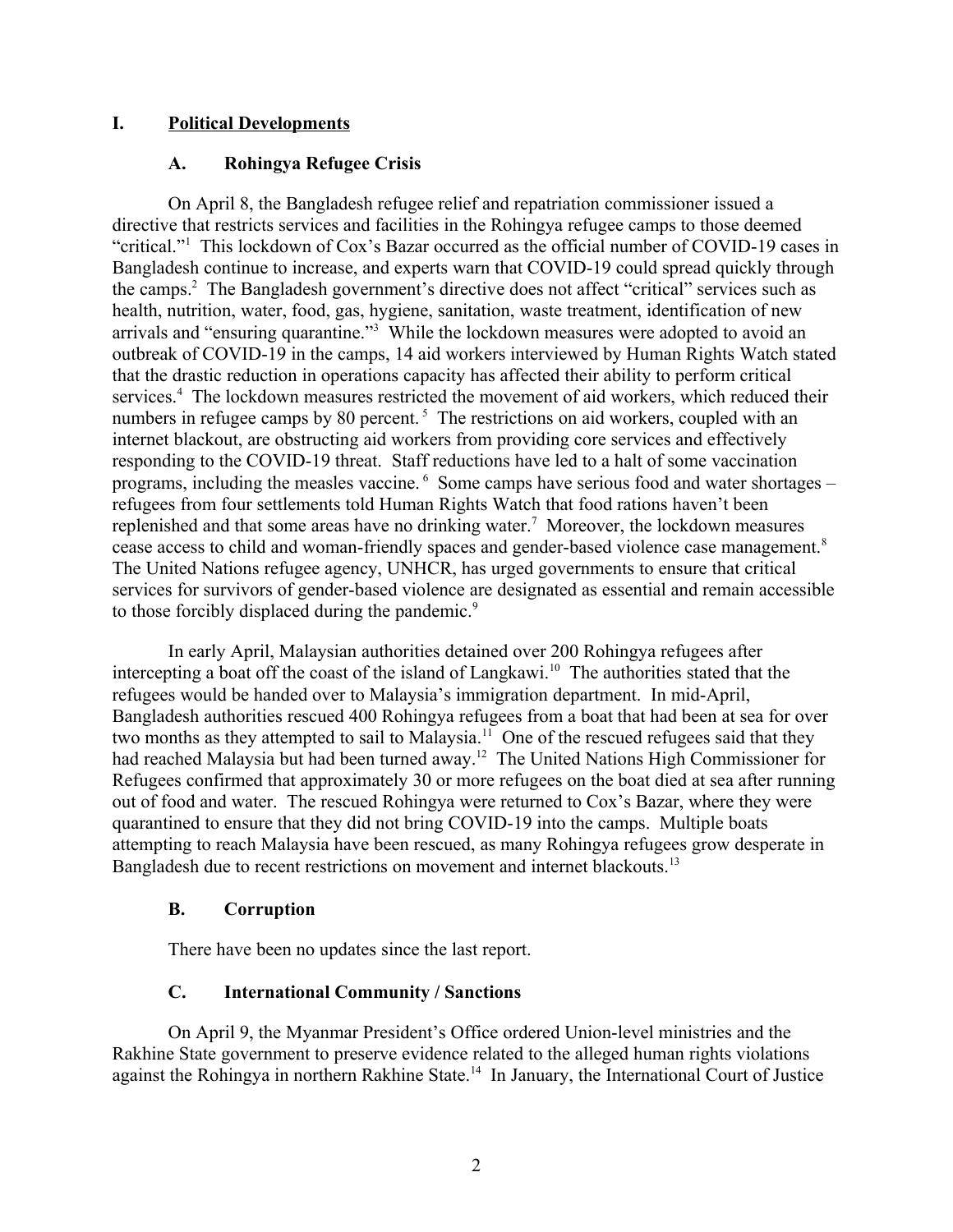ordered Myanmar to protect Rohingya from killings and other atrocities and to refrain from destroying evidence related to the alleged crimes committed against the Rohingya.

More than US\$25 million is being provided by the Livelihoods and Food Security Fund, the European Union, the United States, and Australia to support Myanmar's response to the COVID-19 pandemic.<sup>15</sup> The assistance includes funds to provide cash grants to workers who have lost their jobs, internal migrant workers and those returned from abroad, mothers, the elderly, and people displaced by conflicts.<sup>16</sup> The assistance also includes technical support and medical equipment.<sup>17</sup> The United Nations ("UN") also provided support in the form of 50,000 test kits, as well as living supplies and food assistance to people quarantined in Yangon.<sup>18</sup> Myanmar had previously appealed for help from the international community for medical equipment and supplies.<sup>19</sup>

On April 15, the UN affirmed that it will work with the Myanmar government to protect women's rights and opportunities during the COVID-19 pandemic, which the UN noted is having "devastating social and economic consequences for women and girls, in particular."<sup>20</sup> UN agencies provided training to over eighty social workers of the Department of Social Welfare on the gender dimension of COVID-19 as well as psycho-social counseling training.<sup>21</sup>

A UN World Health Organization worker was killed when his UN marked vehicle was fired upon in Minbya township, Rakhine State on April  $20<sup>th,22</sup>$  The marked UN vehicle was transporting COVID-19 swab samples from the capital of Rakhine State to Yangon for testing.<sup>23</sup> Both the Arakan Army and the Tatmadaw have denied responsibility for the attack.<sup>24</sup> The Myanmar government has formed a committee to investigate the attack.<sup>25</sup> A member of the Rakhine Ethnics Congress expressed concern that most of the committee members are part of the government, saying, "How much transparency can this committee have when it examines the facts related to the Tatmadaw? There should be a third party. However, we must wait and look at the actions of the committee."<sup>26</sup> The Deputy Asia Director for Human Rights Watch separately urged the government to provide UN investigators with "unfettered access" to Minbya township so they can conduct an independent and impartial investigation.<sup>27</sup>

## **II. Civil and Political Rights**

## <span id="page-2-1"></span><span id="page-2-0"></span>**A. Freedom of Speech, Assembly and Association**

Freedom of movement and assembly have been impacted by the spread of COVID-19 in Mon State, Kayah State and Kachin State. In Mon State, the local government has threatened legal action against those who return to the region from abroad without quarantining for 14 days.<sup>28</sup> Violators will be charged with criminal offenses under the anti-contagious disease law and the disaster management law, according to the director of the Mon State government.<sup>29</sup> The stakes are high in Mon State, a region that sees high numbers of incoming travelers from Thailand passing through. Meanwhile, in Kayah State, the government has extended its mandatory curfew for 15 more days as of April 30.<sup>30</sup> Due to the curfew, various tourist attractions are closed to the public. Furthermore, there is a ban on workshops and training sessions. The Kayah State government will reevaluate the curfew as of May 15.<sup>31</sup> In Kachin State, the government has restricted traffic entering Hpakant township amid fears of spreading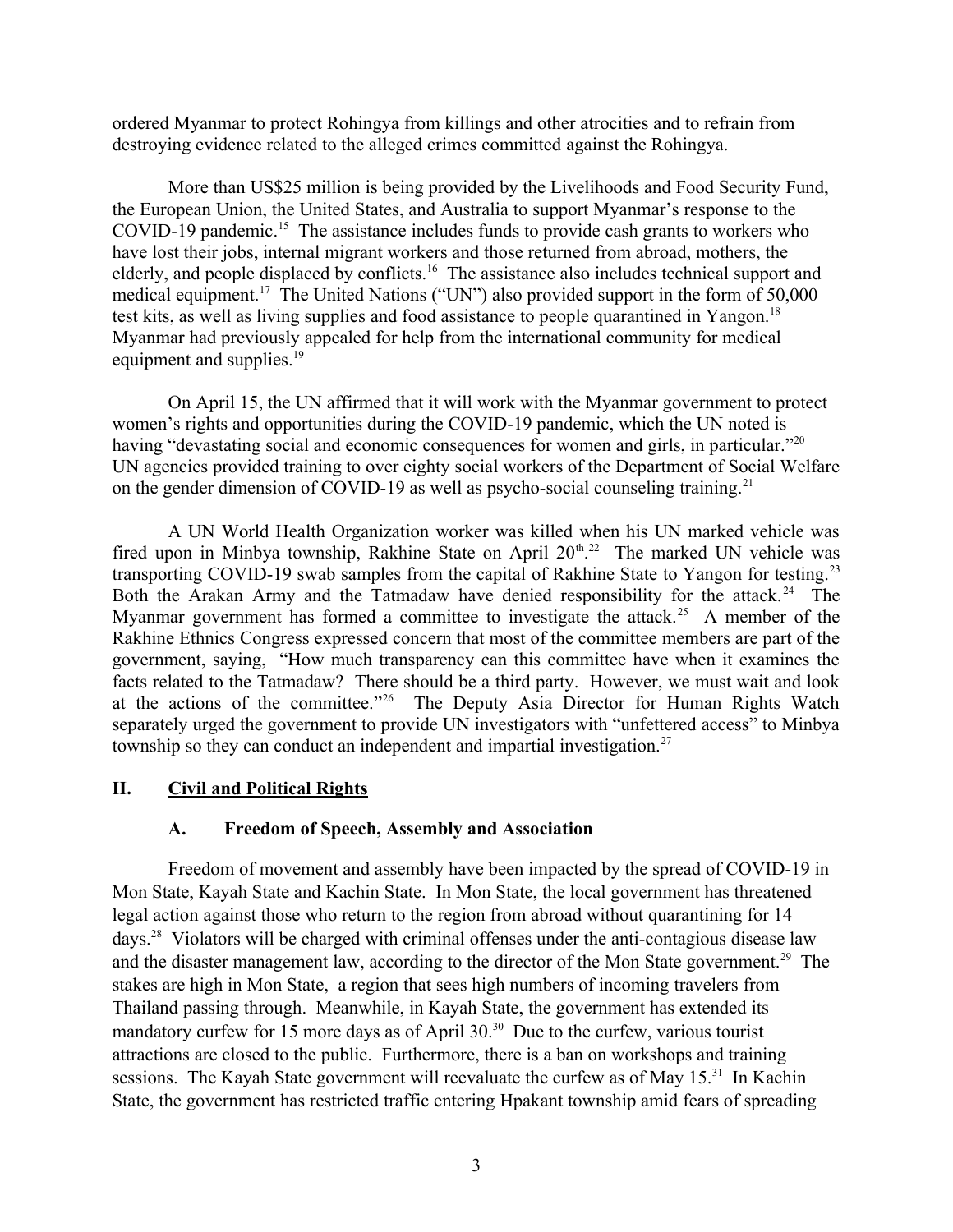COVID-19 from travelers returning from Thailand and China.<sup>32</sup> Referring to incoming traffic, one Kachin State official noted, "We are going to check if they are local and holding Kachin State ID or laborers for jade companies. We are not allowing anyone to enter without a recommendation letter from their village or ward headman."<sup>33</sup>

Various townships in Rakhine and Chin States—totaling roughly 1.1 million people continue to experience a government-sanctioned internet blackout.<sup>34</sup> As previously reported, the internet blackout has left some townships without internet for as long as ten continuous months. Critics continue to note that the blackout has deprived activists of the means to shed light on human rights violations. Khaing Kaung San, director of a Rakhine humanitarian organization, said, "We have seen many human rights violations in both Arakan and Chin States after the internet blackout. Clashes have been getting more aggressive, such as bombing of houses, villages and civilians."<sup>35</sup> As COVID-19 infections continue to rise in Myanmar, there is also growing concern that the affected townships will be unable to access important information to stop the spread of the virus. It remains challenging for activists to reach the affected townships to build awareness of safety measures, as many of the affected areas are considered to be in a state of active conflict.<sup>36</sup>

Four political prisoners were released from Sittwe prison on April 17 as a result of the mass presidential pardon coinciding with the Thingyan holiday.<sup>37</sup> The political detainees include one person from Buthidaung Township charged under the Unlawful Associations Act. One of the political prisoners commented, "I am quite sad the public is being attacked. They don't bear any arms but they lose their lives. Their houses aren't military camps but are being destroyed. The government should take responsibility for that."<sup>38</sup>

The Arakan National Party ("ANP") issued a statement condemning threats made by the Tatmadaw against their parliamentarians for commenting on the ongoing conflict in Rakhine State.<sup>39</sup> The statement was in response to televised comments made by the Tatmadaw and others shared by the Office of the Commander-in-Chief on April 13. The Tatmadaw and Office of the Commander-in-Chief accused the parliamentarians of supporting Arakan Army propaganda and threatened to report them to the elections commission.<sup>40</sup> One ANP spokesperson stated, "Villages have been burned down. Many people have fled. Many people have been arrested by soldiers. Many people have been tortured. This is the truth about the situation we have seen on the ground in Rakhine State. Everybody knows which organization has committed these acts."<sup>41</sup>

#### <span id="page-3-0"></span>**B. Freedom of the Press and Censorship**

The Myanmar government has ordered certain data providers to block websites belonging to ethnic media groups to prevent the spread of misinformation.<sup>42</sup> Among the blocked websites are those belonging to Narinjara and Development Media Group, both based in Rakhine State. Data providers have also blocked English-language news from the Karen Information Center. Commentators have noted that this development is particularly concerning in a time when access to health-related information is of paramount importance.<sup>43</sup>

Two editors were recently charged under Myanmar's Counter-Terrorism Law for conducting interviews with the Arakan Army, which has been labeled a "terrorist group."<sup>44</sup> The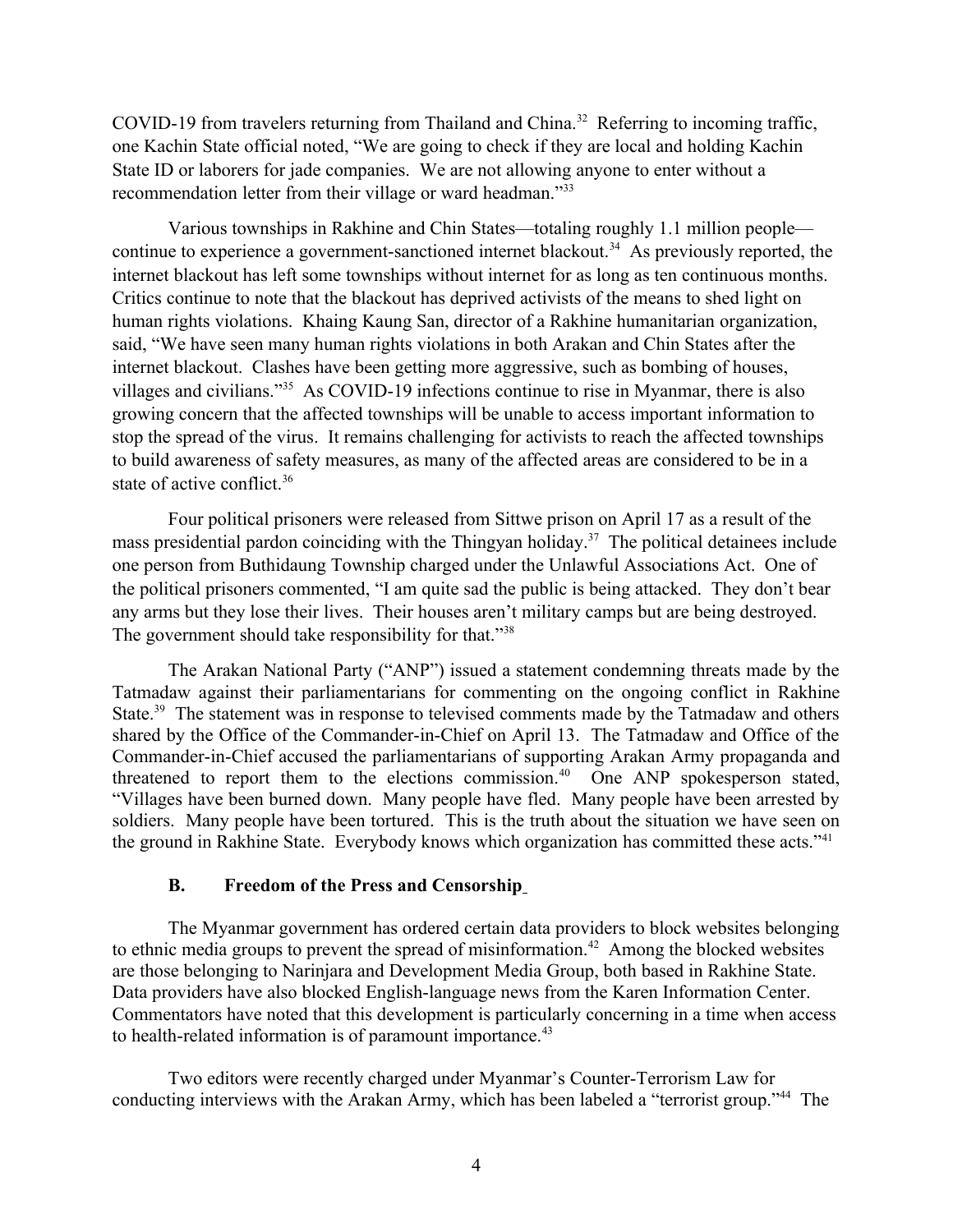editors are currently in hiding to avoid arrest. The recent charges continue a disturbing trend, as Nay Myo Lin, editor-in-chief of Voice of Myanmar, was detained under Myanmar's Counter-Terrorism Law for publishing an interview with a senior official from the Arakan Army in late March.<sup>45</sup> Charges under the law carry penalties up to a life sentence in prison. Nay Myo Lin was later released on April 9 after prosecutors cited insufficient evidence.<sup>46</sup> Following his release, he stated, "I don't know what exactly the motive [of the arrest is], but it is a clear message that we, the journalists, could be arrested, charged and jailed at any point."<sup>47</sup> In response to the recent arrests, Chin National Front spokesperson Salai Htet Nij stated, "I think journalists have been charged with violating the Unlawful Associations Act and the Counter-Terrorism Law under the National League for Democracy government. What I can say is that media freedom is getting weakened under this government."<sup>48</sup> According to campaign group, Reporters Without Borders, Myanmar currently ranks 138<sup>th</sup> of 180 countries with respect to freedom of the press.<sup>49</sup>

## **III. Economic Development**

## <span id="page-4-1"></span><span id="page-4-0"></span>**A. Economic Development—Legal Framework, Foreign Investment**

The World Bank announced on April 20 a US\$50 million emergency loan for Myanmar which aims to support improvements to hospital systems and public health emergency preparedness in the battle against COVID-19 across the country.<sup>50</sup> The World Bank said the project will focus on scaling up the number of intensive care units at selected hospitals, along with community engagement activities and capacity building for health staff and officials.<sup>51</sup> Myanmar, one of the poorest countries in Asia, has reported a total of 119 COVID-19 cases as of April 21, including five deaths.<sup>52</sup> Yangon, the commercial hub of the country, has been hit the hardest by COVID-19, with a total of 91 patients.<sup>53</sup> The country has also experienced decades of underinvestment in public health. Insufficient numbers of doctors and beds are a common problem in hospitals across the country.<sup>54</sup>

The Japan International Cooperation Agency and Myanmar's government agreed to official development assistance loans of up to a total of ¥47.94 billion (607.3 billion kyats) for two projects to contribute to economic and social development through improvements to the railway system and electricity supply.<sup>55</sup> Of the total, ¥40.6 billion will be used for the first phase of the Yangon-Mandalay Railway Improvement Project, while ¥7.33 billion will be for the third phase of infrastructure development in the Thilawa Special Economic Zone.

The Myanmar Investment Commission ("MIC") has approved more than US\$500 million of foreign direct investment ("FDI") from 11 businesses and 50 billion kyats in local investment.<sup>56</sup> The approved projects include investment into sectors such as industry, construction and services, in addition to the expansion of 13 existing businesses. The investment is anticipated to create a total of 3,234 jobs. As of the end of March, Singapore, China and Thailand topped the list of permitted FDI in Myanmar.

Investors who wish to apply for permission to invest in the country will enjoy a 50 percent discount on application fees, the MIC announced on April 9.<sup>57</sup> The fee reduction applies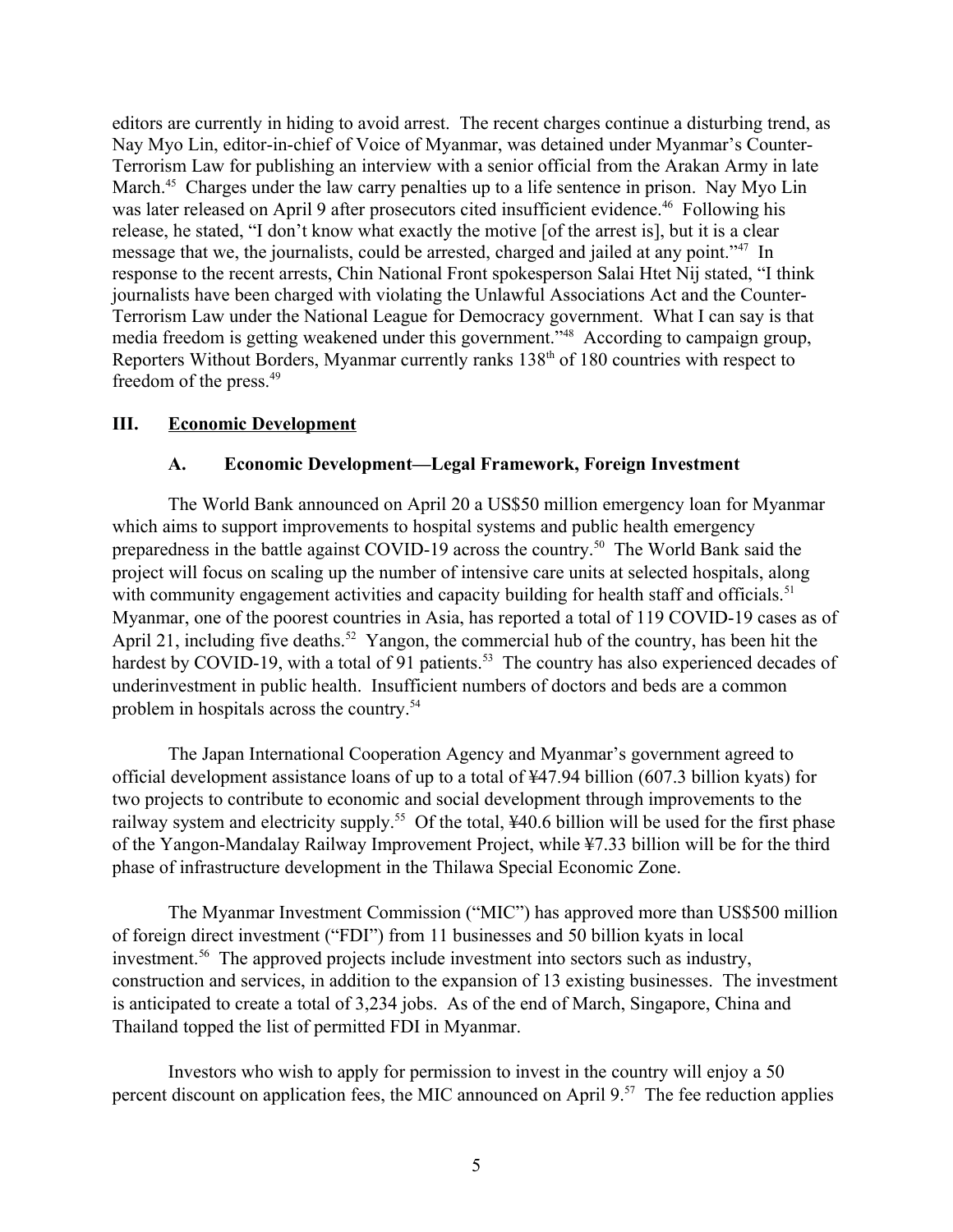to both Myanmar and foreign investors. The new fee structure will take effect from April 20 and will remain effective until the authorities review and revise the fees.

The Ministry of Transportation and Communications plans to build new port terminals with financial assistance from the Japanese Government, minister Thant Sin Maung said.<sup>58</sup> The country's ports handled around 890,000 twenty-foot equivalent units ("TEUs") in the fiscal year 2015-16. During the last fiscal year, Yangon ports handled 1.2 million TEUs. Thant Sin Maung said the rise in throughput during the current government's term is due to higher productivity at new port jetties constructed along the Yangon River. "Currently, we are negotiating on the terms for a loan from the Japanese government to build additional ports to support trading," he said.

South Korean Ambassador Lee Sang-hwa said loans and programs undertaken by the Korean International Cooperation Agency and the investment plans of Korean companies are now either suspended or postponed by the global crisis.<sup>59</sup> South Korea is among the top 10 sources of FDI approvals in Myanmar. Cumulative FDI commitments from South Korea reached US\$4 billion as of March 2020, according to MIC statistics. During the first quarter of the 2019-20 fiscal year, bilateral trade exceeded US\$337 million, with exports amounting to US\$178 million and imports amounting to US\$158 million.

The number of foreigners buying shares on the Yangon Stock Exchange ("YSX") has been increasing since foreign trading was permitted for the first time in Myanmar last month.<sup>60</sup> The Securities and Exchange Commission of Myanmar issued a notice in July 2019 announcing that foreign individuals would be permitted to invest in up to 35 percent of the shares of the companies listed on the YSX. Between March 22 and April 20, foreigners scooped up a total of 2,002 shares of First Myanmar Investment Public Co., Ltd. and 4,460 shares of Myanmar Thilawa SEZ Holdings.

## <span id="page-5-0"></span>**B. Economic Development—Infrastructure, Major Projects**

Several businesses in Yangon have begun producing face masks and have ordered equipment and supplies from China as the price of face masks has risen due to the COVID-19 pandemic.<sup>61</sup> "Previously, a mask cost around 25 kyat [2 cents], but now the prices have risen to 1,000 kyats [70 cents]. The prices will fall if we can produce masks domestically. We intend to supply the domestic market when imports are unavailable," said Nay Lin Zin, the general secretary of Shwelinpan Industrial Zone management committee in Hlaing Tharyar Township.<sup>62</sup>

The European Union will provide 5 million euros (7.9 billion kyats) as an emergency fund to support female workers in Myanmar's garment sector who are impacted by COVID-19, starting in May.<sup>63</sup> The Myan Ku Fund will provide direct cash transfers to 100,000 or more female workers. The fund will transfer the deposits into the workers' mobile accounts through a Wave Money transfer, according to EU Ambassador to Myanmar Kristian Schmidt.<sup>64</sup> The support will begin on May 1 and last three months, with amounts ranging from 75,000 to 125,000 kyats. The fund will support garment workers employed in locally owned, joint venture and foreign-owned factories.<sup>65</sup> As of the end of March, according to the EU ambassador, over 25,000 workers from more than 40 factories have been laid off as Myanmar's formerly booming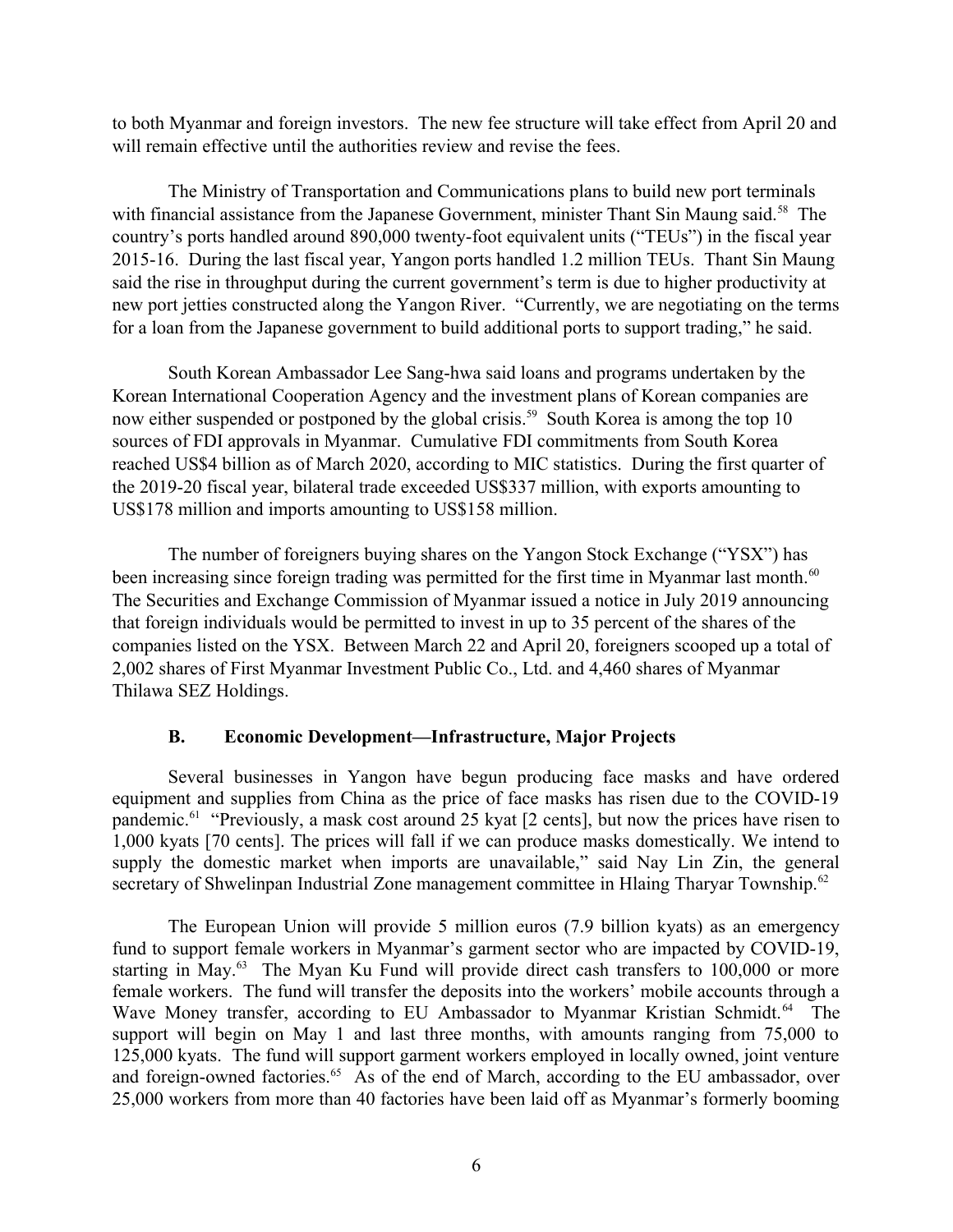garment industry grapples with the devastating economic impact of COVID-19.<sup>66</sup> According to estimates provided by the EU, half of the 700,000 garment workers in the country, most of whom are female, are at great risk of either being suspended without pay or losing their jobs permanently.<sup>67</sup>

The Myanmar government will allow only factories that have set up preventive measure to combat COVID-19 to resume operation on April 30, according to the Ministry of Labor, Immigration and Population.<sup>68</sup> Factories stopped operations from April 12-19 for the Thingyan New Year public holidays, and the government has currently ordered all factories to remain closed for 10 more days until April  $30.^{69}$  The health and labor ministries say they will mainly inspect factories making pharmaceuticals and health care goods, those processing food and any facility with more than 1,000 staff to assess whether they have adopted measures to prevent the spread of COVID-19.<sup>70</sup> Myanmar's State Counselor Aung San Suu Kyi says factories will face legal action if they defy COVID-19 instructions.<sup>71</sup> "The government's instructions are not issued for pleasure. We do not want factories to close. It creates a burden for the government and the workforce. We have only ordered factory closures when necessary," said the State Counselor.<sup>72</sup> The Ministry of Social Welfare, Relief and Resettlement will provide certain social security benefits for workers at factories that will have to close until April 30, according to directorgeneral Nyunt Win of the ministry.<sup>73</sup> The government is still determining how to calculate the social security payments, said Nyunt Win.<sup>74</sup> However, only employees who are registered on the government's social safety net will be entitled to payments.<sup>75</sup>

## <span id="page-6-2"></span>**C. Land Seizure**

<span id="page-6-1"></span>There have been no updates since the last report.

## **IV. Peace Talks and Ethnic Violence**

## <span id="page-6-0"></span>**A. Ethnic Violence**

Amid the COVID-19 pandemic, the Tatmadaw continued its attacks on ethnic armed groups in Rakhine, Chin, Kayin and northern Shan States.<sup>76</sup> In northern Shan State and in eastern Kayin State, where the Tatmadaw has for decades battled armed groups seeking more independence, reports of attacks and rights abuses by the military continued.<sup>77</sup> The unrest persists even as the United Nations urges an end to conflict worldwide, and despite calls for a nationwide ceasefire from armed groups, diplomats and civil society groups.<sup>78</sup> On April 1, major ethnic armed groups in Shan and Rakhine States, including the Arakan Army, offered to extend a unilateral ceasefire until the end of the month due to the coronavirus outbreak, while groups in Kayin State also urged the Tatmadaw to declare a nationwide ceasefire.<sup>79</sup> However, the Tatmadaw, which has declared the Arakan Army a "terrorist group," called the proposal "unrealistic," with Brigadier General Zaw Min Tun criticizing the groups for allegedly failing to heed the army's previous calls for ceasefires.<sup>80</sup> The Arakan Information Center, a Malaysiabased organization that has been monitoring the conflict in Rakhine State since it escalated last year, said it has documented 121 civilian deaths this year.<sup>81</sup> In the first half of April alone, it registered 45 deaths. $82$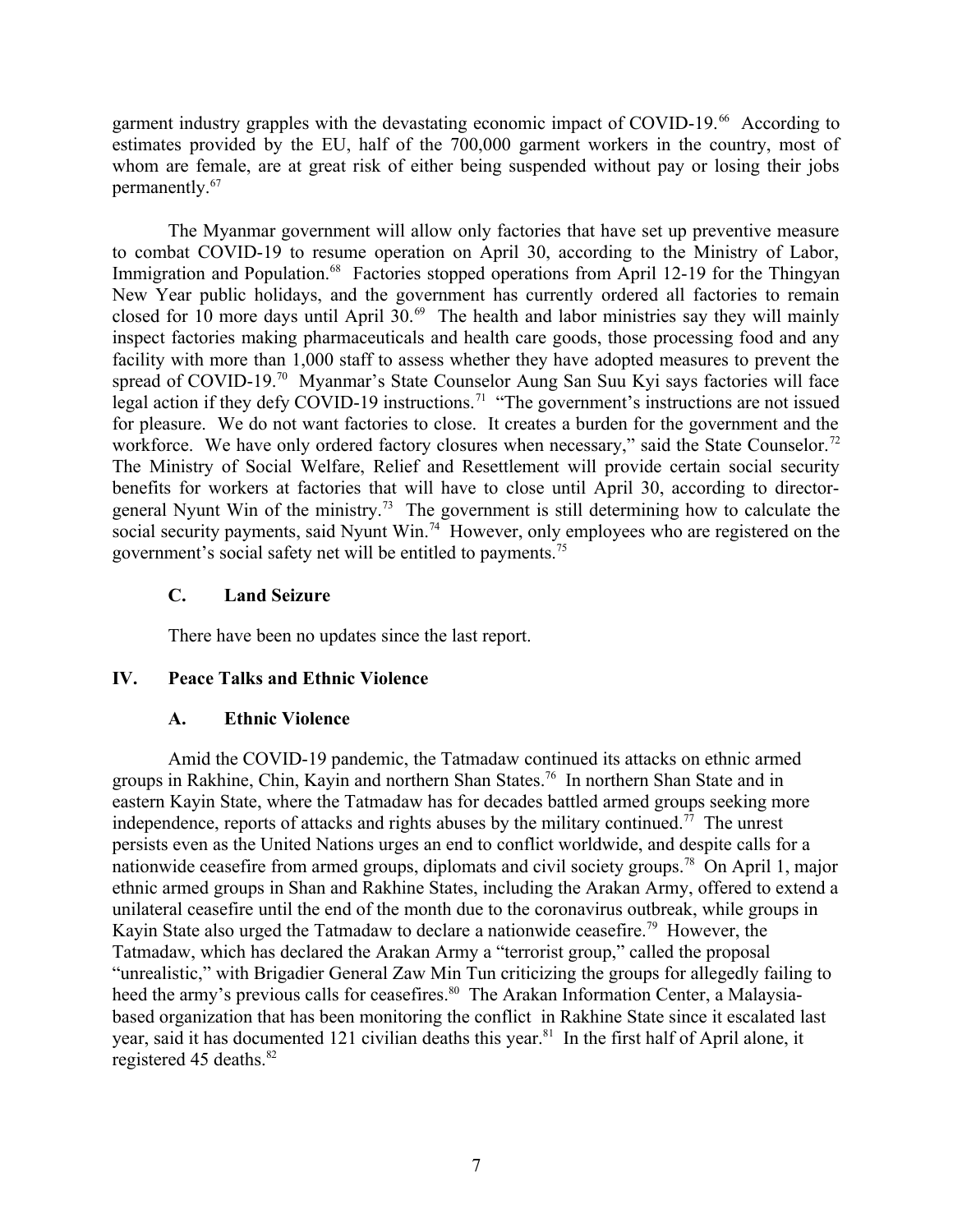Organizations representing the Ta'ang minority in northern Shan State said that local communities were being threatened by both the pandemic and serious human right violations.<sup>83</sup> In Kayin State, human rights groups said they have also observed abuses, including the Tatmadaw burning agricultural land and threatening villagers in an area where the Tatmadaw wants to build a road.<sup>84</sup>

#### <span id="page-7-0"></span>**B. Peace Talks**

Ambassadors from 18 foreign missions in Myanmar have called for ending armed conflicts between the Myanmar military and non-state armed organizations amid the COVID-19 pandemic, urging both sides to focus on "protecting the most vulnerable communities from the devastating impacts of COVID-19.<sup>785</sup> In their joint statement, the ambassadors said, "We are deeply concerned about the high level of fighting, casualties and civilian displacement occurring in Rakhine and Chin States, and the threat of further conflict in other areas."<sup>86</sup> The statement was jointly issued by the ambassadors of Australia, Canada, the Czech Republic, Denmark, Finland, France, Germany, the Netherlands, Norway, Poland, Spain, Sweden, Switzerland, Turkey, the United Kingdom, the United States and the European Union.<sup>87</sup>

The Tatmadaw rejected calls for ceasefire on April 1, saying, "[Non-state armed groups] just have to follow the law."<sup>88</sup> Brigadier General Zaw Min Tun, spokesperson for the Tatmadaw's True News agency, noted that the government declared a unilateral ceasefire for nine months last year in some areas of the country, but the truce went unheeded and fighting continued.<sup>89</sup> However, three members of the Northern Alliance, the Ta'ang National Liberation Army, the Myanmar Democratic Alliance Army, and the Arakan Army, which the government recently declared a terrorist organization, declared a one-month truce with the government on April 3 to enable them to focus on fighting the spread of COVID-19.<sup>90</sup> A spokesman for the TNLA said, "We declare a ceasefire, even though the Tatmadaw does not. That's its business. We don't want to add to people's problems during this period."<sup>91</sup>

The Myanmar government and ethnic armed groups agreed to push back the Union Peace Conference  $-21$ <sup>st</sup> Century Panglong for three months to the end of July or early August, depending on the state of the COVID-19 pandemic. $92$ 

Myanmar President Win Myint has appointed former Rakhine State Minister for Security and Border Affairs Colonel Htein Lin as an adviser to the President's Office on peace issues.<sup>93</sup> The appointment will be effective May  $20<sup>94</sup>$  Peace talks have been postponed until the end of April as Myanmar has restricted all mass gatherings in line with global measures to fight the spread of COVID-19.95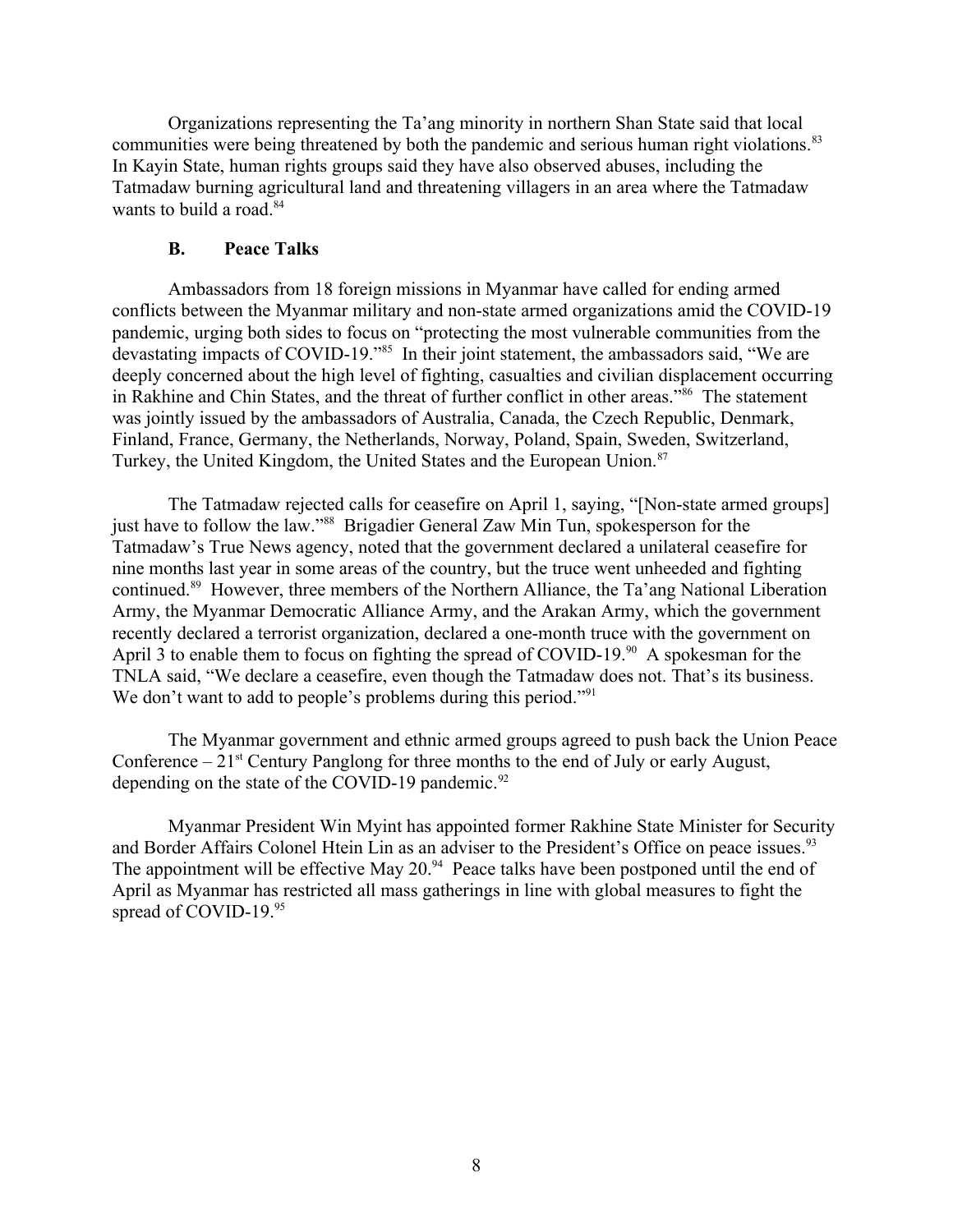<sup>1</sup> Human Rights Watch, April 28, 2020: [https://www.hrw.org/news/2020/04/28/bangladesh-covid-19-aid-limits-imperil-rohingya.](https://www.hrw.org/news/2020/04/28/bangladesh-covid-19-aid-limits-imperil-rohingya) <sup>2</sup> RFI, April 9, 2020: [http://www.rfi.fr/en/international/20200409-rohingya-camps-in-bangladesh-in-complete-coronavirus-lockdown](http://www.rfi.fr/en/international/20200409-rohingya-camps-in-bangladesh-in-complete-coronavirus-lockdown-risk-spread-covid-19)[risk-spread-covid-19.](http://www.rfi.fr/en/international/20200409-rohingya-camps-in-bangladesh-in-complete-coronavirus-lockdown-risk-spread-covid-19) 3 *Id.* <sup>4</sup> Human Rights Watch, April 28, 2020: [https://www.hrw.org/news/2020/04/28/bangladesh-covid-19-aid-limits-imperil-rohingya.](https://www.hrw.org/news/2020/04/28/bangladesh-covid-19-aid-limits-imperil-rohingya) 5 *Id*. 6 *Id.* 7 *Id*. 8 *Id.* <sup>9</sup> UNHCR, April 20, 2020: [https://www.unhcr.org/news/press/2020/4/5e998aca4/displaced-stateless-women-girls-heightened-risk](https://www.unhcr.org/news/press/2020/4/5e998aca4/displaced-stateless-women-girls-heightened-risk-gender-based-violence-coronavirus.html)[gender-based-violence-coronavirus.html](https://www.unhcr.org/news/press/2020/4/5e998aca4/displaced-stateless-women-girls-heightened-risk-gender-based-violence-coronavirus.html). <sup>10</sup> Al Jazeera, April 5, 2020: [https://www.aljazeera.com/news/2020/04/malaysian-authorities-detain-202-rohingya-boat-langkawi-](https://www.aljazeera.com/news/2020/04/malaysian-authorities-detain-202-rohingya-boat-langkawi-200406023553068.html)[200406023553068.html](https://www.aljazeera.com/news/2020/04/malaysian-authorities-detain-202-rohingya-boat-langkawi-200406023553068.html). <sup>11</sup> The Guardian, April 15, 2020: [https://www.theguardian.com/world/2020/apr/16/bangladesh-rescues-hundreds-of-rohingya](https://www.theguardian.com/world/2020/apr/16/bangladesh-rescues-hundreds-of-rohingya-drifting-at-sea-for-nearly-two-months)[drifting-at-sea-for-nearly-two-months.](https://www.theguardian.com/world/2020/apr/16/bangladesh-rescues-hundreds-of-rohingya-drifting-at-sea-for-nearly-two-months)  $\overline{\frac{12}{12}}$  *Id.* <sup>13</sup> *Id*. <sup>14</sup> The Irrawaddy, April 9, 2020: [https://www.irrawaddy.com/news/burma/myanmar-president-orders-officials-preserve-evidence](https://www.irrawaddy.com/news/burma/myanmar-president-orders-officials-preserve-evidence-rakhine-atrocities.html)[rakhine-atrocities.html](https://www.irrawaddy.com/news/burma/myanmar-president-orders-officials-preserve-evidence-rakhine-atrocities.html). <sup>15</sup> Frontier Myanmar, April 10, 2020: [https://www.frontiermyanmar.net/en/workers-mothers-and-elderly-to-benefit-from-25m-in](https://www.frontiermyanmar.net/en/workers-mothers-and-elderly-to-benefit-from-25m-in-covid-19-foreign-aid)[covid-19-foreign-aid.](https://www.frontiermyanmar.net/en/workers-mothers-and-elderly-to-benefit-from-25m-in-covid-19-foreign-aid)  $\overline{\phantom{a}^{16}}$  *Id.* <sup>17</sup> *Id.* <sup>18</sup> Myanmar Times, April 3, 2020:<https://www.mmtimes.com/news/un-provide-assistance-quarantined-people-yangon.html>. <sup>19</sup> Myanmar Times, April 4, 2020:<https://www.mmtimes.com/news/myanmar-appeals-foreign-help-covid-19-fight.html>. <sup>20</sup> Myanmar Times, April 15, 2020: [https://www.mmtimes.com/news/un-helps-safeguard-myanmar-women-rights-amid](https://www.mmtimes.com/news/un-helps-safeguard-myanmar-women-rights-amid-pandemic.html)[pandemic.html.](https://www.mmtimes.com/news/un-helps-safeguard-myanmar-women-rights-amid-pandemic.html) <sup>21</sup> *Id.* <sup>22</sup> Myanmar Times, April 21, 2020: [https://www.mmtimes.com/news/armed-men-fire-un-vehicle-rakhine-two-injured.html.](https://www.mmtimes.com/news/armed-men-fire-un-vehicle-rakhine-two-injured.html) <sup>23</sup> *Id.* <sup>24</sup> Myanmar Times, April 29, 2020: <https://www.mmtimes.com/news/myanmar-govt-forms-panel-probe-who-vehicle-attack.html>. <sup>25</sup> *Id.* <sup>26</sup> *Id.* <sup>27</sup> *Id.* 28 Burma News International, April 2, 2020: [https://www.bnionline.net/en/news/mon-state-govt-press-charges-against-returnees-who](https://www.bnionline.net/en/news/mon-state-govt-press-charges-against-returnees-who-do-not-quarantine)[do-not-quarantine](https://www.bnionline.net/en/news/mon-state-govt-press-charges-against-returnees-who-do-not-quarantine). <sup>29</sup> *Id*. <sup>30</sup> Burma News International, April 30, 2020: [https://www.bnionline.net/en/news/kayah-state-govt-extends-its-announced-curfew-15](https://www.bnionline.net/en/news/kayah-state-govt-extends-its-announced-curfew-15-more-days) [more-days.](https://www.bnionline.net/en/news/kayah-state-govt-extends-its-announced-curfew-15-more-days)  $31$  *Id.*  $32$  Burma News International, April 13, 2020: <https://www.bnionline.net/en/news/govt-restricts-traffic-hpakant-fight-virus>. <sup>33</sup> *Id*. <sup>34</sup> Burma News International, April 7, 2020: [https://www.bnionline.net/en/news/internet-blackout-arakan-and-chin-states-nears-10](https://www.bnionline.net/en/news/internet-blackout-arakan-and-chin-states-nears-10-months) [months](https://www.bnionline.net/en/news/internet-blackout-arakan-and-chin-states-nears-10-months). <sup>35</sup> *Id*. <sup>36</sup> Burma News International, April 1, 2020: [https://www.bnionline.net/en/news/arrival-coronavirus-myanmar-restore-internet-save](https://www.bnionline.net/en/news/arrival-coronavirus-myanmar-restore-internet-save-lives)[lives.](https://www.bnionline.net/en/news/arrival-coronavirus-myanmar-restore-internet-save-lives) <sup>37</sup> Burma News International, April 20, 2020: [https://www.bnionline.net/en/news/four-political-detainees-among-hundreds-released](https://www.bnionline.net/en/news/four-political-detainees-among-hundreds-released-sittwe-prison-presidential-pardon)[sittwe-prison-presidential-pardon.](https://www.bnionline.net/en/news/four-political-detainees-among-hundreds-released-sittwe-prison-presidential-pardon) <sup>38</sup> *Id*. <sup>39</sup> Burma News International, April 22, 2020: [https://www.bnionline.net/en/news/anp-tatmadaw-threatening-mps-exposing-rakhine](https://www.bnionline.net/en/news/anp-tatmadaw-threatening-mps-exposing-rakhine-state-military-violence)[state-military-violence](https://www.bnionline.net/en/news/anp-tatmadaw-threatening-mps-exposing-rakhine-state-military-violence).  $\frac{40}{41}$  *Id.* <sup>41</sup> *Id*. 42 Burma News International, April 2, 2020: [https://www.bnionline.net/en/news/naypyidaw-telecoms-operators-block-websites-three](https://www.bnionline.net/en/news/naypyidaw-telecoms-operators-block-websites-three-ethnic-media-groups)[ethnic-media-groups](https://www.bnionline.net/en/news/naypyidaw-telecoms-operators-block-websites-three-ethnic-media-groups).  $\frac{43}{44}$  *Id.* 44 Mizzima, April 17, 2020: <http://mizzima.com/article/myanmar-editors-go-hiding-after-arrest-fears>.<br>45 Mizzing, April 1, 2020: http://mizzing.com/article/myanmar-editors-go-hiding-after-arrest-fears. Mizzima, April 1, 2020:<http://mizzima.com/article/myanmar-journalist-hit-terrorism-charges-over-interview>. <sup>46</sup> Anadolu Agency, April 10, 2020: [https://www.aa.com.tr/en/asia-pacific/myanmar-reporter-released-after-charged-over](https://www.aa.com.tr/en/asia-pacific/myanmar-reporter-released-after-charged-over-interview/1800003)[interview/1800003.](https://www.aa.com.tr/en/asia-pacific/myanmar-reporter-released-after-charged-over-interview/1800003) <sup>47</sup> *Id*. <sup>48</sup> Burma News International, April 17, 2020: [https://www.bnionline.net/en/news/cnf-healthcare-media-freedom-weak-under-nld](https://www.bnionline.net/en/news/cnf-healthcare-media-freedom-weak-under-nld-govt)[govt.](https://www.bnionline.net/en/news/cnf-healthcare-media-freedom-weak-under-nld-govt) <sup>49</sup> Mizzima, April 1, 2020:<http://mizzima.com/article/myanmar-journalist-hit-terrorism-charges-over-interview>. <sup>50</sup> The Irrawaddy, April 21, 2020: [https://www.irrawaddy.com/specials/myanmar-covid-19/world-bank-loans-myanmar-50m-covid-](https://www.irrawaddy.com/specials/myanmar-covid-19/world-bank-loans-myanmar-50m-covid-19-response.html)[19-response.html](https://www.irrawaddy.com/specials/myanmar-covid-19/world-bank-loans-myanmar-50m-covid-19-response.html).  $\frac{51}{52}$  *Id.* 

 $\frac{52}{53}$  *Id.* 

<sup>53</sup> *Id*.